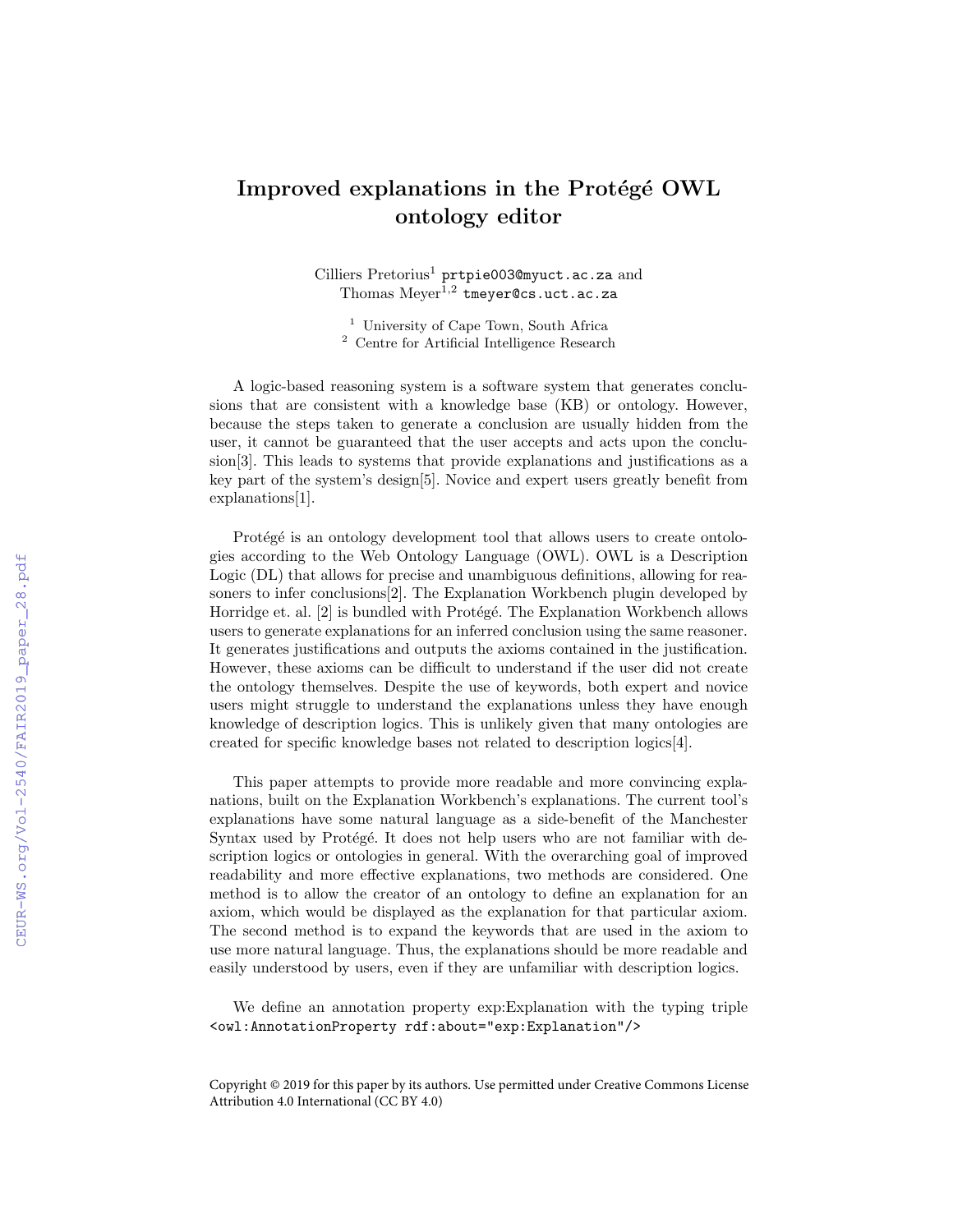## 2 C. Pretorius & T. Meyer

If a formal definition or AnnotationProperty is added to the OWL standards, then the definition used in this paper will be changed to reflect the OWL standards. Explanations are still invoked when the user clicks on the "Explain inference" button that appears next to each axiom. Checkboxes are added to allow the user to decide if annotated explanations should be displayed or keywords expanded. Users are allowed to have the checkboxes checked in any combination. If neither is checked, the output is exactly as the original Explanation Workbench would produce.

Keyword expansion is implemented as a single function. The function iterates through the axiom and replaces every keyword with the equivalent expansion. It returns the expanded axiom to the renderer to be displayed on the screen. If the checkbox for explanatory annotations is checked, the method checks if the axiom has any annotations attached to it. If there is at least one annotation, it iterates over all annotations and checks if any annotation has the annotation property "exp:Explanation". If this is true, the renderer will display the axiom (in its original Manchester Syntax form) and append the explanatory annotation after it. Note that this functionality requires the ontology creator to have defined the explanatory annotations beforehand.

The source code of this extension of the Explanation Workbench can be found and freely downloaded from the paper's GitHub repository<sup>3</sup>. It will require Protégé to be of use, which can be downloaded from protege.stanford.edu. The More Readable Extension to the Explanation Workbench (MRE) is of significant value to novice users since it allows them to more easily understand description logics and the knowledge held by the ontology. It does not prohibit the more rigid and formal notation, thereby benefiting expert users who might prefer the more formal notation. It can allow all users to receive terminological knowledge regarding the ontology with significantly greater ease and is therefore of great benefit to users wanting to familiarise themselves with a new ontology.

The next step in this research would be to create a tool to automatically generate the explanatory annotations for axioms. This research could draw inspiration from OWL Simplified English (OWLSE) and Attempto Controlled English (ACE) to formulate the actual annotations. It might also look at Horridge's work on justifications to determine what axioms should get annotations if annotations are prioritised to the most important axioms. Further research can also be done to integrate the keyword expansion and the OWLSE and ACE syntaxes. This can be integrated with user testing to evaluate the various attempts at natural language expressions for OWL and the associated explanations.

## References

1. Dhaliwal, J.S.: An experimental investigation of the use of explanations provided by knowledge-based systems. Ph.D. thesis, University of British Columbia (1993)

 $^3$  https://github.com/Pietersielie/Explanation-Workbench-More-Readable-Extension